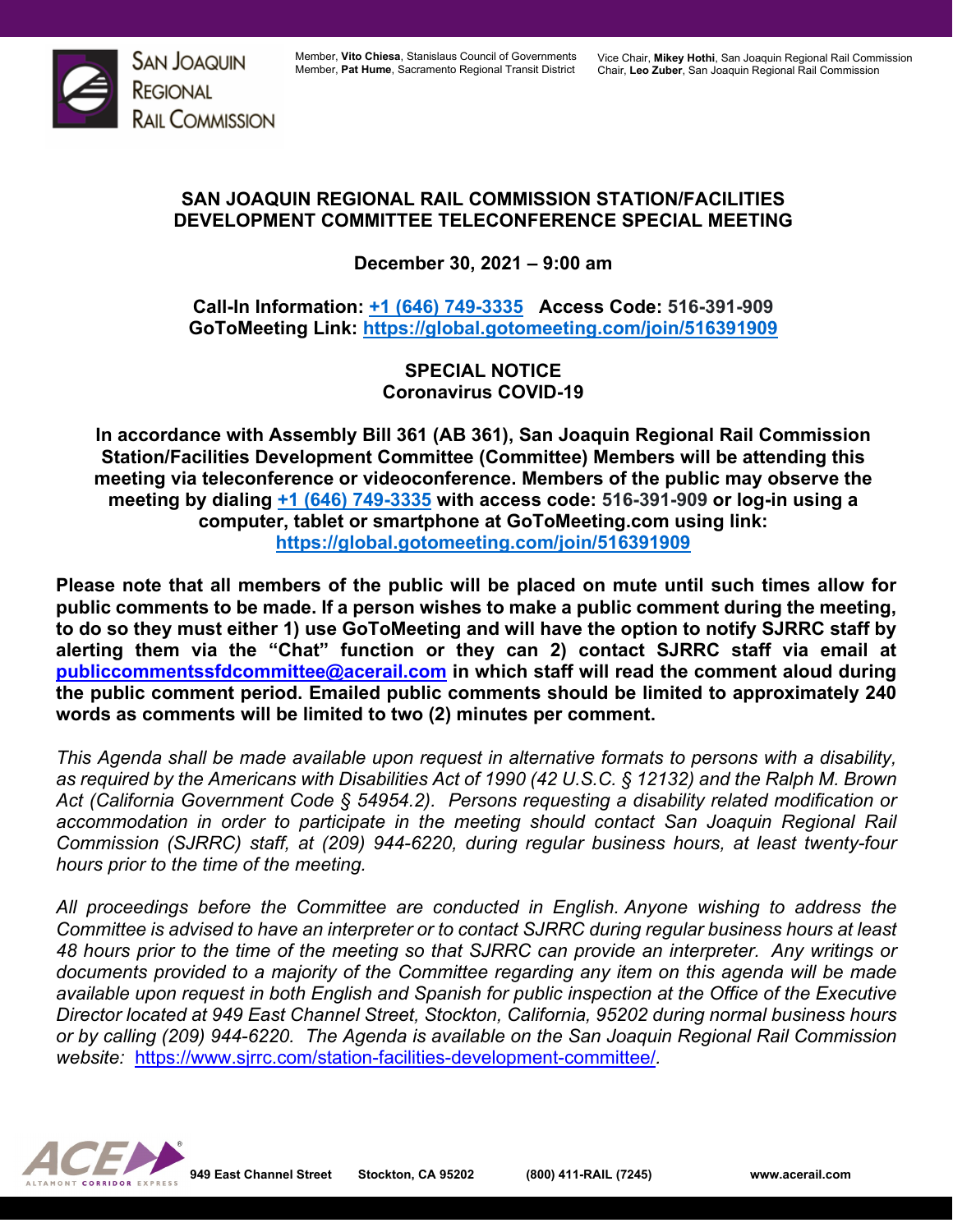## **1. Call to Order, Roll Call** Call **Chair Zuber** Chair Zuber

Roll Call: Chiesa, Hume, Vice Chair Hothi, Chair Zuber

#### **2. Public Comments**

Persons wishing to address the Committee on any item of interest to the public regarding rail shall state their names and addresses and make their presentation. Please limit presentations to two minutes. The Committee cannot take action on matters not on the agenda unless the action is authorized by Section 54954.2 of the Government Code. Materials related to an item on the Agenda submitted to the Committee after distribution of the agenda packet are available for the public inspection in the Commission Office at 949 E. Channel Street during normal business hours. These documents are also available on the San Joaquin Regional Rail Commission website at<https://www.sjrrc.com/> subject to staff's ability to post the documents prior to the meeting.

#### **3. Consent Calendar**

3.1 Approve a Resolution of the San Joaquin Regional Rail Commission Station/Facilities Development Committee (Committee) Determining to Conduct Meetings of the Committee Using Teleconferencing Pursuant to Government Code 54953 as Amended by AB 361 for the Period December 31, 2021 to January 29, 2022

**ACTION**

#### **4. Committee Member Comments**

#### **5. Adjournment**

The next regular meeting is scheduled for: January 14, 2022 – 9:00 am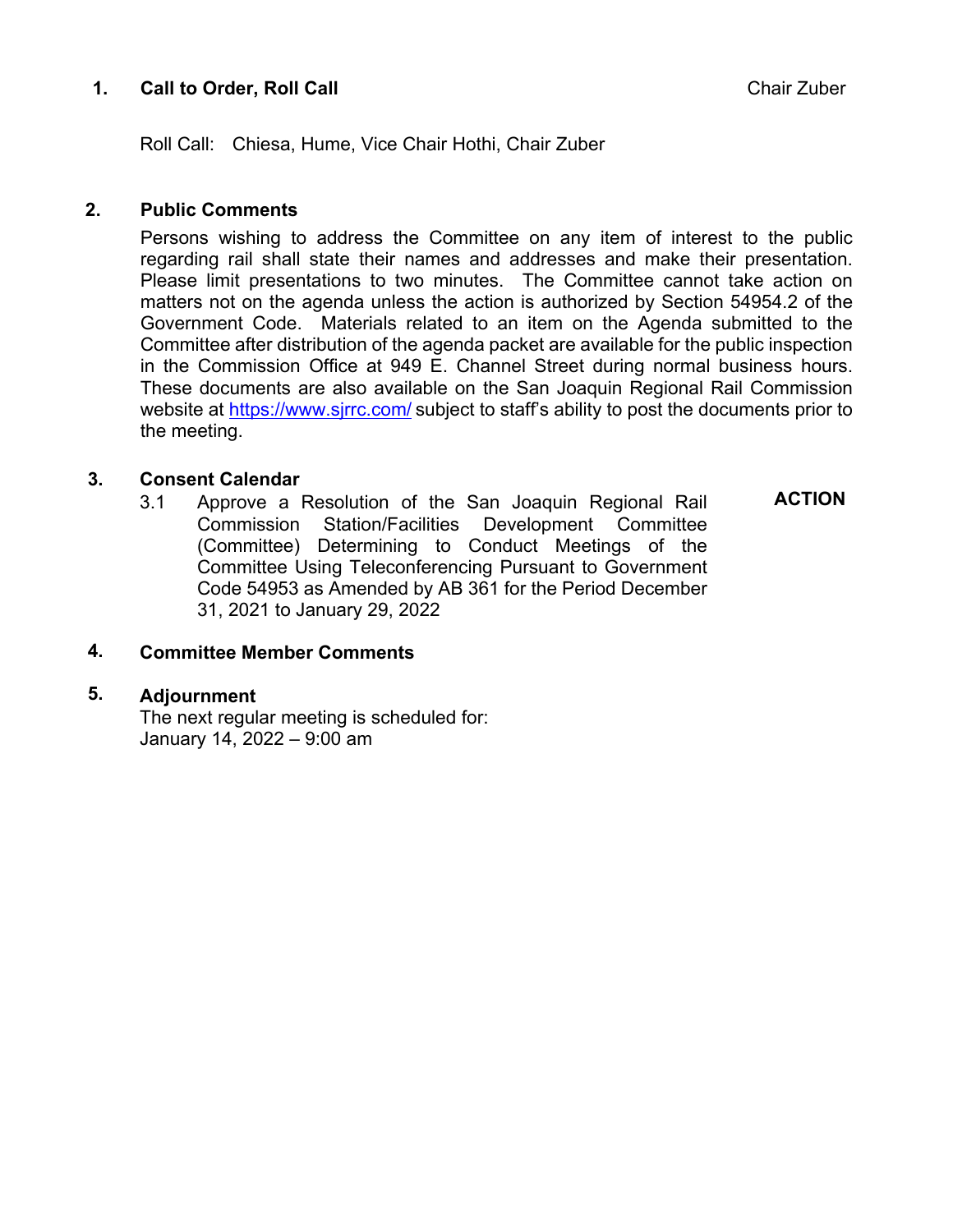# **SAN JOAQUIN REGIONAL RAIL COMMISSION STATION/FACILITIES DEVELOPMENT COMMITTEE**

Special Meeting of December 30, 2021

### STAFF REPORT

**Item 3.1 ACTION**

**Approve a Resolution of the San Joaquin Regional Rail Commission Station/Facilities Development Committee (Committee) Determining to Conduct Meetings of the Committee Using Teleconferencing Pursuant to Government Code 54953 as Amended by AB 361 for the Period December 31, 2021 to January 29, 2022**

#### Background:

On March 4, 2020, Governor Newsom declared a State of Emergency to make additional resources available, formalize emergency actions already underway across multiple state agencies and departments, and help the State prepare for a broader spread of COVID-19. On March 17, 2020, in response to the COVID-19 pandemic, Governor Newsom issued Executive Order N-29-20, which suspended certain provisions of the Ralph M. Brown Act in order to allow local legislative bodies to conduct meetings electronically without a physical meeting place.

On June 11, 2021, Governor Newsom issued Executive Order N-08-21, which among other things, rescinded his prior Executive Order N-29-20, effective October 1, 2021. At that point, agencies would have transitioned back to public meetings held in full compliance with the preexisting Brown Act teleconference rules. Since the Governor issued Executive Order N-08-21, the Delta variant has emerged, causing a spike in cases throughout the state. As a result, the Governor's proclaimed State of Emergency remains in effect, and state and local officials, including San Joaquin Public Health Services, the California Department of Public Health and the Department of Industrial Relations, have imposed or recommended measures to promote social distancing.

On September 16, 2021, Governor signed Assembly Bill (AB) 361 into law, effective October 1, 2021, to allow agencies to use teleconferencing for public meetings during proclaimed state of emergencies without requiring the teleconference locations to be accessible to the public or a quorum of the members of the legislative body of the agency to participate from locations within the boundaries of the agency's jurisdiction. AB 361 will sunset on January 31, 2024.

Under AB 361, a local agency will be allowed to meet remotely without complying with prior Brown Act teleconference requirements when:

- a. The local agency holds a meeting during a state of emergency declared by the Governor, and either
- b. State or local health officials have imposed or recommended measures to promote social distancing, or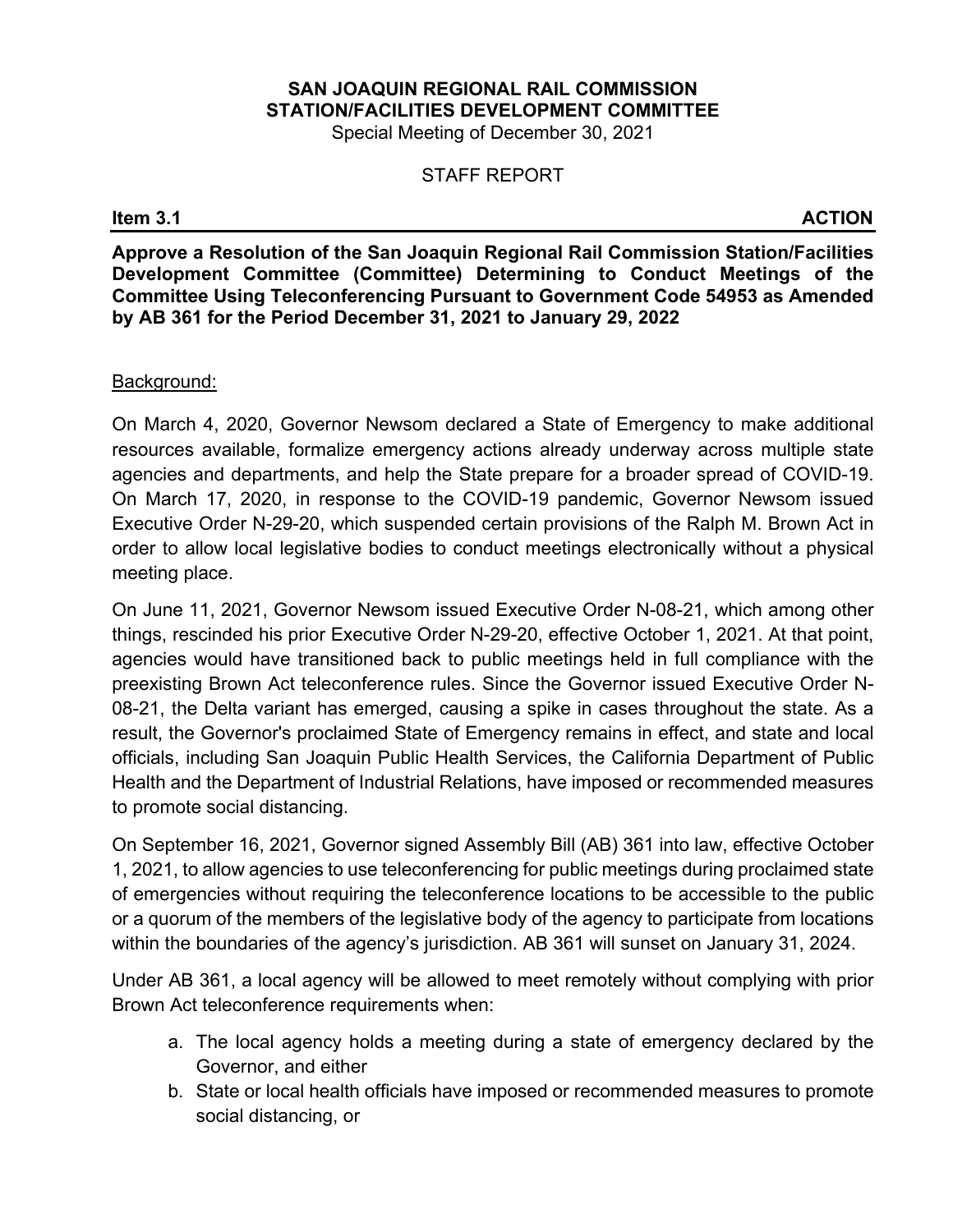c. The legislative body finds that meeting in person would present imminent risks to the health or safety of attendees.

As discussed above, the state of emergency is currently in effect and state and local officials continue to recommend social distancing. Therefore, the Committee may continue to conduct meetings via teleconference, as long as it adheres to the following emergency requirements under Government Code Section 54953(e)(2), added by AB 361:

- 1. The legislative body gives notice and posts agendas as otherwise required by the Brown Act, including directions for how the public can access the meeting.
- 2. The legislative body does not take formal action on any item whenever there is a disruption in the meeting broadcast.
- 3. The public is allowed to provide comment in real time.
- 4. The legislative body allows time during a public comment period for members of the public to register with any internet website required to submit public comment.

On December 10, 2021, the Committee held its regular meeting via teleconference for the first time under AB 361. In accordance with Government Code Section 54953(e)(1), the Committee made the AB 361 finding allowing teleconference meetings for 30 days thereafter. The resolution accompanying this staff report makes those findings to continue to hold teleconference meetings for the next 30 days. As a result, any Committee meetings occurring December 31, 2021, through January 29, 2022, use the teleconferencing option under AB 361.

For upcoming teleconference meetings, the SJJPA can continue to follow the AB 361 requirements by declaring every 30 days that it has reconsidered the circumstances of the state of emergency and either (1) the state of emergency continues to directly impact the ability of the members to meet safely in person, or (2) state or local officials continue to impose or recommend measures to promote social distancing. Resolutions making those findings will be presented at future meetings for consideration.

These findings can be made through the consent calendar.

Fiscal Impact: There is no fiscal impact.

## Recommendation:

Approve a Resolution of the San Joaquin Regional Rail Commission Station/Facilities Development Committee (Committee) Determining to Conduct Meetings of the Committee Using Teleconferencing Pursuant to Government Code 54953 as Amended by AB 361 for the Period December 31, 2021 to January 29, 2022.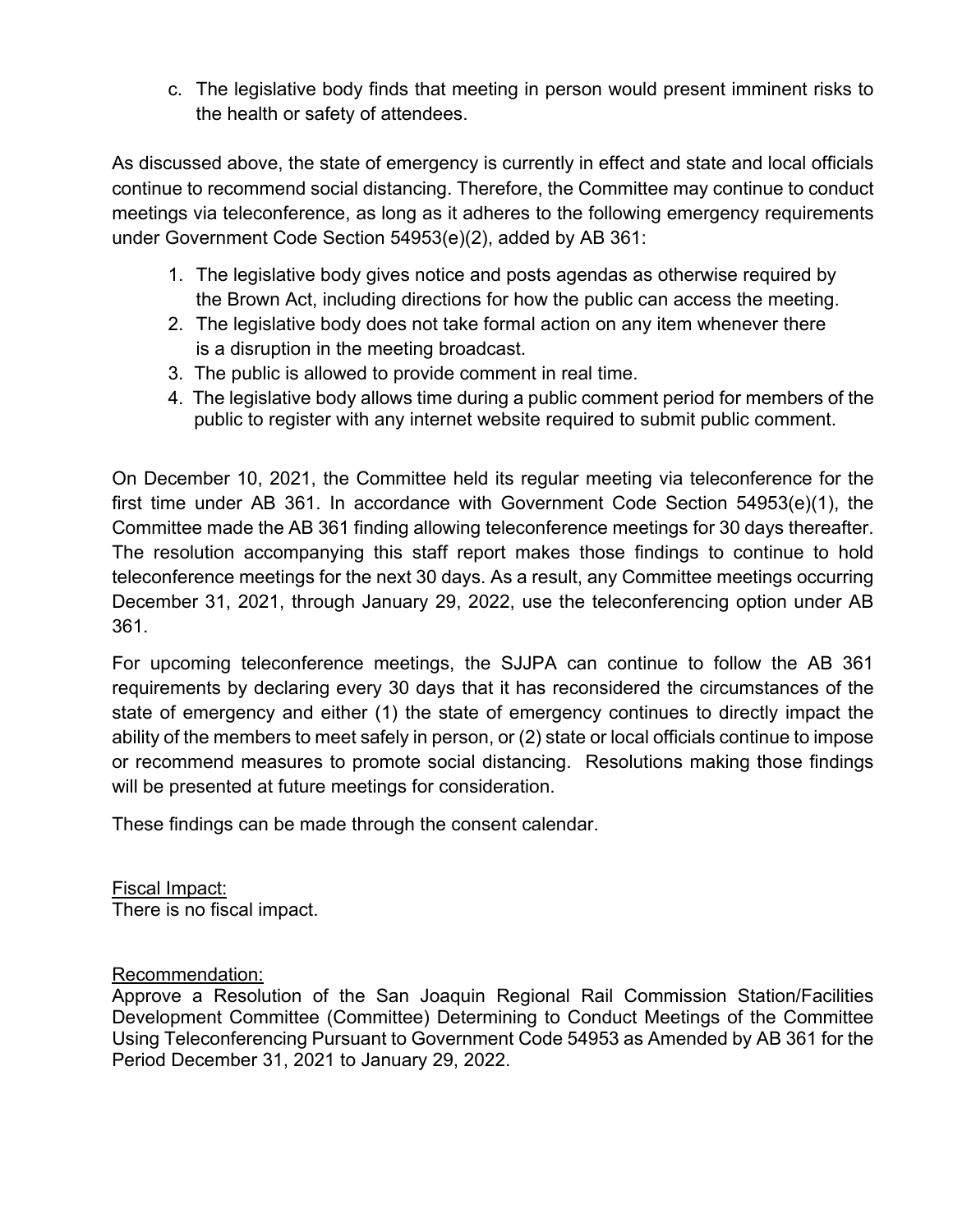#### **SAN JOAQUIN REGIONAL RAIL COMMISSION STATION/FACILITIES DEVELOPMENT COMMITTEE RESOLUTION 21/22 -**

#### **RESOLUTION OF THE SAN JOAQUIN REGIONAL RAIL COMMISSION STATION/FACILITIES DEVELOPMENT COMMITTEE (COMMITTEE) DETERMINING TO CONDUCT MEETINGS OF THE COMMITTEE USING TELECONFERENCING PURSUANT TO GOVERNMENT CODE 54953 AS AMENDED BY AB 361 FOR THE PERIOD DECEMBER 31, 2021 TO JANUARY 29, 2022**

WHEREAS, San Joaquin Regional Rail Commission (SJRRC) is committed to preserving and nurturing public access and participation in meetings of the Station/Facilities Development Committee; and

WHEREAS, all meetings of the SJRRC's legislative bodies are open and public, as required by the Ralph M. Brown Act (Cal. Gov. Code 54950 – 54963), so that any member of the public may attend, participate, and watch the District's legislative bodies conduct their business; and

WHEREAS, the Brown Act, Government Code section 54953(e), as amended by AB 361 (2021), makes provisions for remote teleconferencing participation in meetings by members of a legislative body, without compliance with the requirements of Government Code section 54953(b)(3), subject to the existence of certain conditions; and

WHEREAS, a required condition is that a state of emergency is declared by the Governor pursuant to Government Code section 8625, proclaiming the existence of conditions of disaster or of extreme peril to the safety of persons and property within the state caused by conditions as described in Government Code section 8558; and

WHEREAS, it is further required that state or local officials have imposed or recommended measures to promote social distancing, or, the legislative body meeting in person would present imminent risks to the health and safety of attendees; and

WHEREAS, on March 4, 2020, the Governor proclaimed a State of Emergency to exist in California as a result of the threat of COVID-19; and

WHEREAS, Cal-OSHA adopted emergency regulations (Section 3205) imposing requirements on California employers, including measures to promote social distancing; and

WHEREAS, one or more of the counties within the SJRRC's boundaries remain under a Local Health Emergency due to the COVID-19 pandemic, acknowledging that close contact to other persons increases the risk of transmission; and

WHEREAS, currently the dominant strain of COVID-19 in the country is more transmissible than prior variants of the virus, may cause more severe illness, and that even fully vaccinated individuals can spread the virus to others resulting in rapid and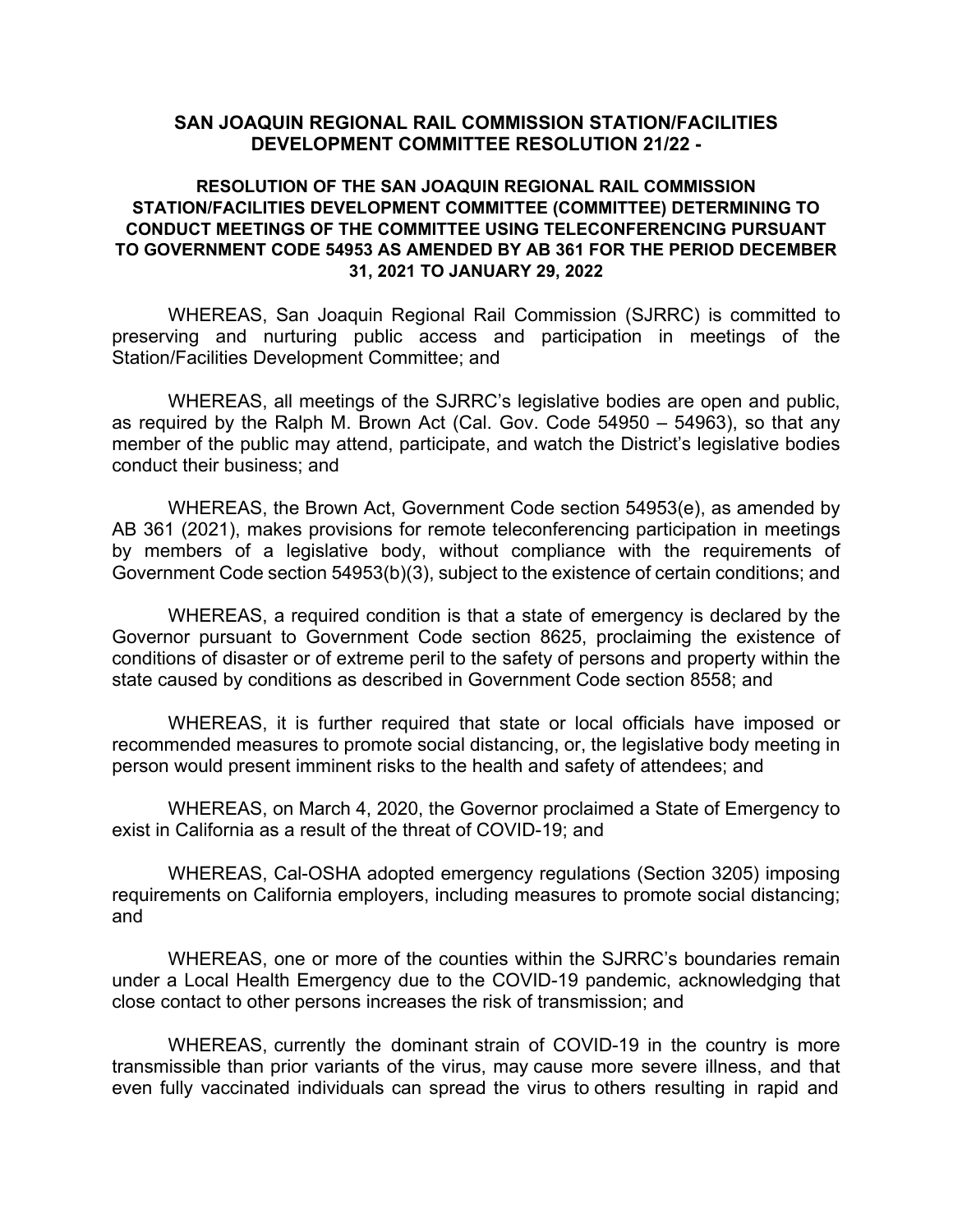alarming rates of COVID-19 cases and hospitalizations, therefore, meeting in person would present imminent risks to the health or safety of attendees.

WHEREAS, on December 30, 2021, the SJRRC Station/Facilities Development Committee held a special meeting remotely by teleconference/video conference in accordance with Government Code Section 54953(e) and hereby desires to adopt this resolution in order to continue to use remote teleconference/videoconference for the 30 days thereafter.

NOW, THEREFORE, THE STATION/FACILITIES DEVELOPMENT COMMITTEE OF SJRRC DOES HEREBY RESOLVE AS FOLLOWS:

Section 1. Recitals. The Recitals set forth above are true and correct and are incorporated into this Resolution by this reference.

Section 2. Finding of Imminent Risk to Health or Safety of Attendees. The SJRRC Committee members do hereby find that the current dominant strain of COVID-19 in the country is more transmissible than prior variants of the virus, may cause more severe illness, and that even fully vaccinated individuals can spread the virus to others resulting in rapid and alarming rates of COVID-19 cases and hospitalizations has caused, and will continue to cause, conditions of peril to the safety of persons, thereby presenting an imminent risk to health and/or safety to SJRRC's employees and other representatives, and attendees of SJRRC's public meetings; and

Section 3. Teleconference Meetings. The Members of the Committee do hereby determine as a result of the State of Emergency proclaimed by the Governor, and the recommended measures to promote social distancing made by State and local officials that the SJRRC Committee may conduct their meetings without compliance with paragraph (3) of subdivision (b) of Government Code section 54953, as authorized by subdivision (e)(1)(A) and (B) of section 54953, and shall comply with the requirements to provide the public with access to the meetings as prescribed in paragraph (2) of subdivision (e) of section 54953; and

Section 4. Direction to Staff. The Executive Director and SJRRC staff are hereby authorized and directed to take all actions necessary to carry out the intent and purpose of this Resolution including, conducting open and public meetings in accordance with Government Code section 54953(e) and other applicable provisions of the Brown Act.

Section 5. Effective Date of Resolution. This Resolution shall take effect on December 31, 2021 and cover the period through January 29, 2022.